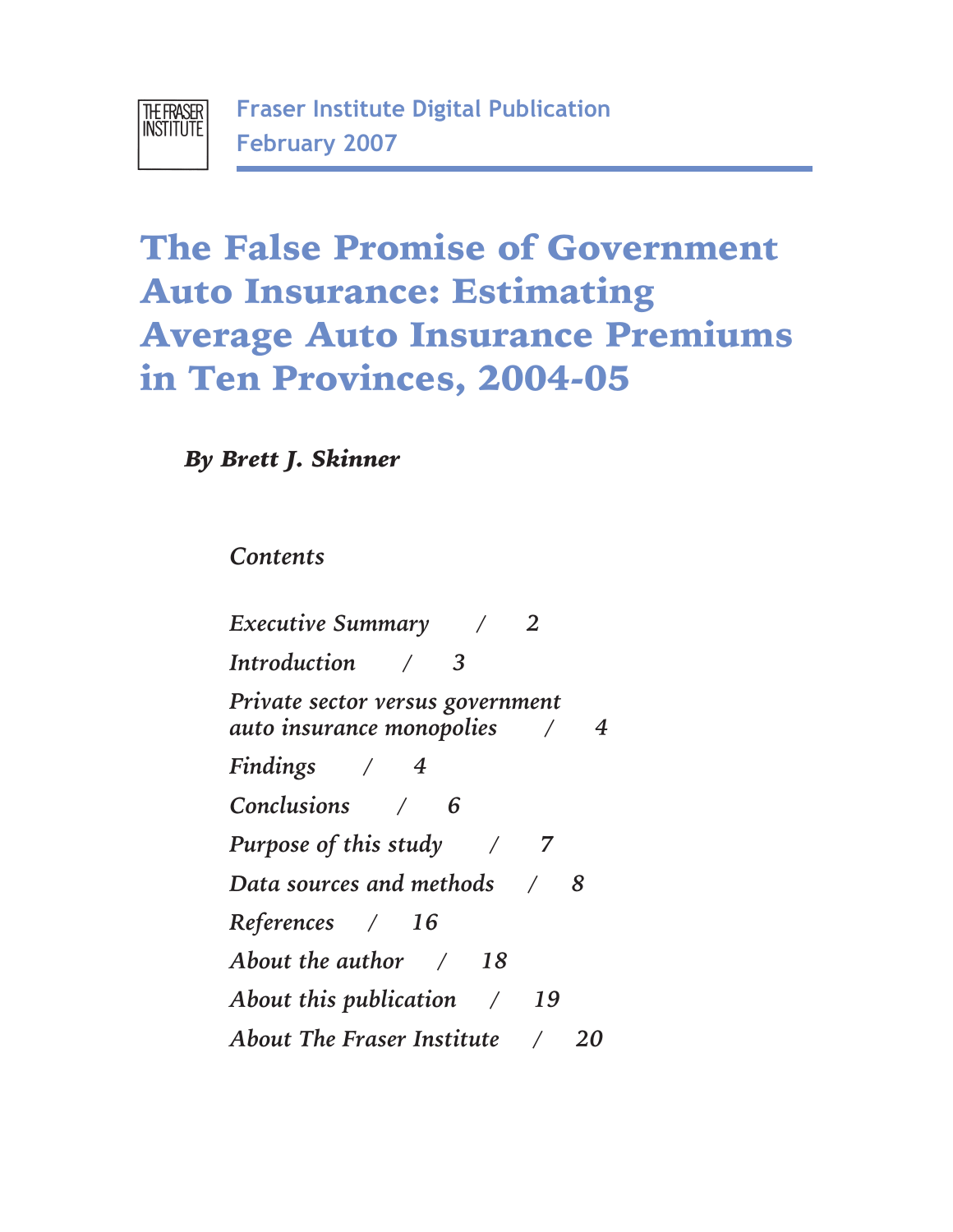# **Executive Summary**

This study estimates and compares the average cost of personal passenger automobile insurance premiums in each of the 10 Canadian provinces for the years 2004 and 2005. Other studies have examined the price of auto insurance by selectively comparing individual cases across provinces. (CAC, 2003) It is often mistakenly believed that such comparisons reflect actual average premiums in each province. This error can lead to false conclusions regarding the relative cost of auto insurance. The purpose of this analysis is to clear up such misconceptions.

Fair comparisons of averages are difficult to produce because of differences in the way that government and private sector auto insurers report data in each of the provinces. Four provinces in Canada have government-owned monopolies that sell insurance coverage to drivers. All six of the other provinces rely on a regulated competitive private sector to provide auto insurance. Government auto insurers in British Columbia, Saskatchewan, Manitoba and Quebec do not publish data that makes it possible to calculate an average that can be fairly compared to other provinces. By contrast, in all six of the provinces that have regulated competitive markets for auto insurance, private sector insurers are required by law to report data that is more appropriate for such comparisons.

Using publicly available 2004 and 2005 data, this study asks what we would observe if average auto insurance premiums were calculated in the same way in each province. The analysis suggests that, when calculated assuming comparable definitions for the data, the average cost of auto insurance tended to be high in the provinces with government auto insurance monopolies relative to the provinces with regulated competitive private sector auto insurance markets.

In straight dollar comparisons, across all ten provinces in 2005, the average price for auto insurance premiums was highest in British Columbia. The next most expensive provinces for auto insurance were Ontario, Saskatchewan, and Manitoba. This means that three of the four highest average premiums in 2005 were observed in provinces with government-run auto insurance monopolies. The least expensive average premium in 2005 was in Prince Edward Island where auto insurance is delivered in a regulated, competitive, private-sector insurance market.

Also, between 2004 and 2005, the only provinces where average auto insurance premiums increased were British Columbia, Saskatchewan, and Quebec. In all other provinces, average auto insurance premiums decreased between 2004 and 2005. The largest decreases in the average cost of auto insurance premiums between 2004 and 2005



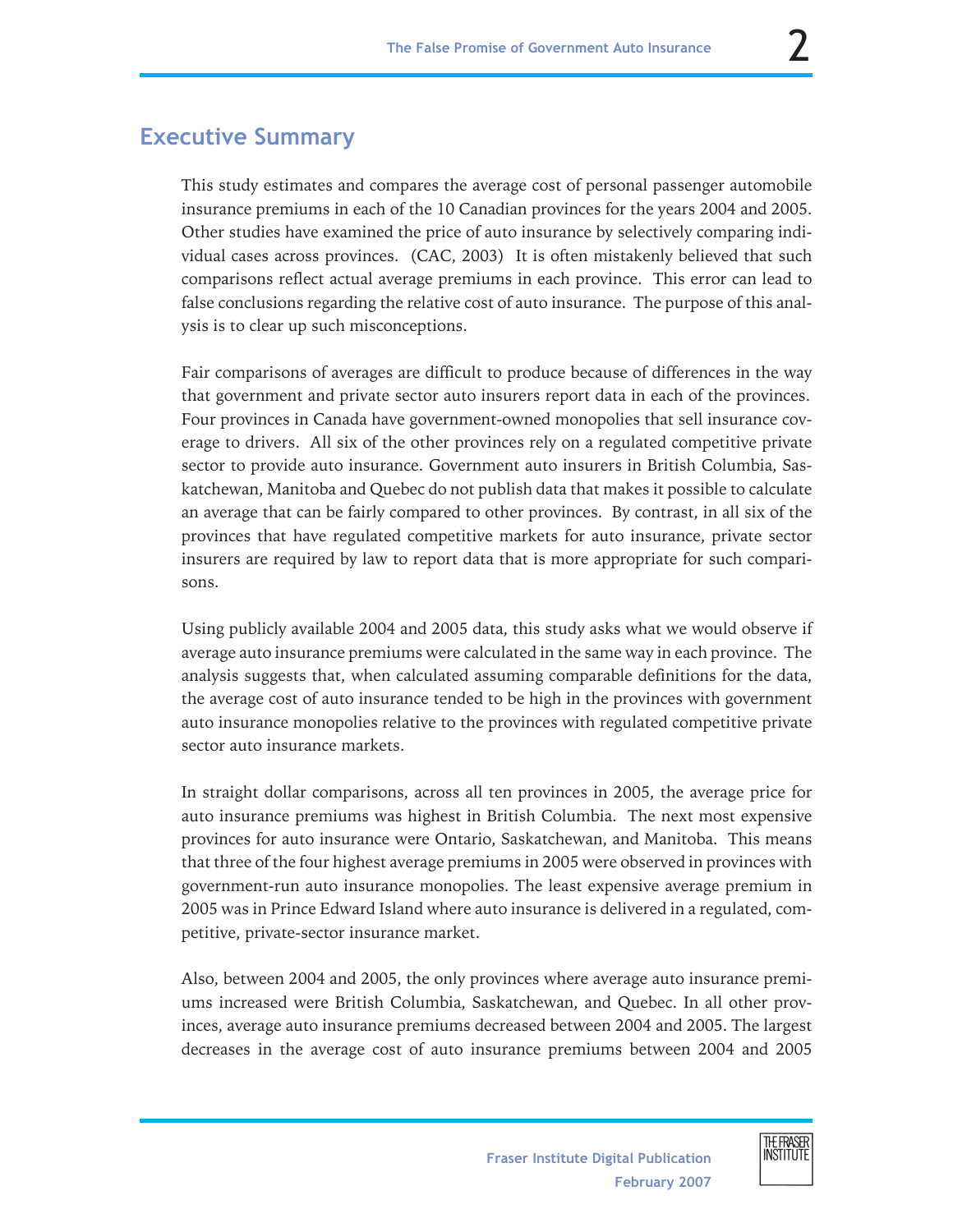occurred in Alberta (-7.9%), New Brunswick (-6.9%) and Newfoundland and Labrador (-6.7%), all of which have private sector auto insurance markets.

The findings of this study are generally consistent with previous Fraser Institute research (using data from 2002 and a different methodology) comparing auto insurance in 61 international jurisdictions including all 10 Canadian provinces (Skinner, 2006). Both studies show that auto insurance does not tend to be less costly in jurisdictions that have government auto insurance monopolies, despite claims to the contrary.

# **Introduction**

This study estimates and compares the average cost of personal passenger automobile insurance premiums in each of the 10 Canadian provinces for the years 2004 and 2005. Some provinces in Canada have government-owned monopolies that sell insurance coverage to drivers, while others rely on a competitive private sector to provide auto insurance. It is important to compare the cost of auto insurance in each of these provinces to verify the validity of published claims that provinces with government auto insurers produce lower premiums for drivers than provinces that rely on private sector competition for the delivery of auto insurance (CAC, 2003).

Varying definitions for reported data, and inter-provincial differences in risk pricing policy make calculating comparable average premiums difficult. Government auto insurers do not publish audited data in the necessary format to allow for a completely accurate calculation of average premiums in their provinces that can be fairly compared to other provinces. In order to estimate and fairly compare the average cost of auto insurance in every province, this study applies (by estimation) the same data definitions that government regulators require from private sector insurers in six provinces, to the published data of the government auto insurance monopolies in four provinces.

The main research question of this study is: Assuming that the actual number of annualized risk exposures per population in the provinces with government auto insurance monopolies is roughly proportional to the average of the provinces for which appropriate data is provided, what is the estimated average cost of auto insurance premiums in each province?

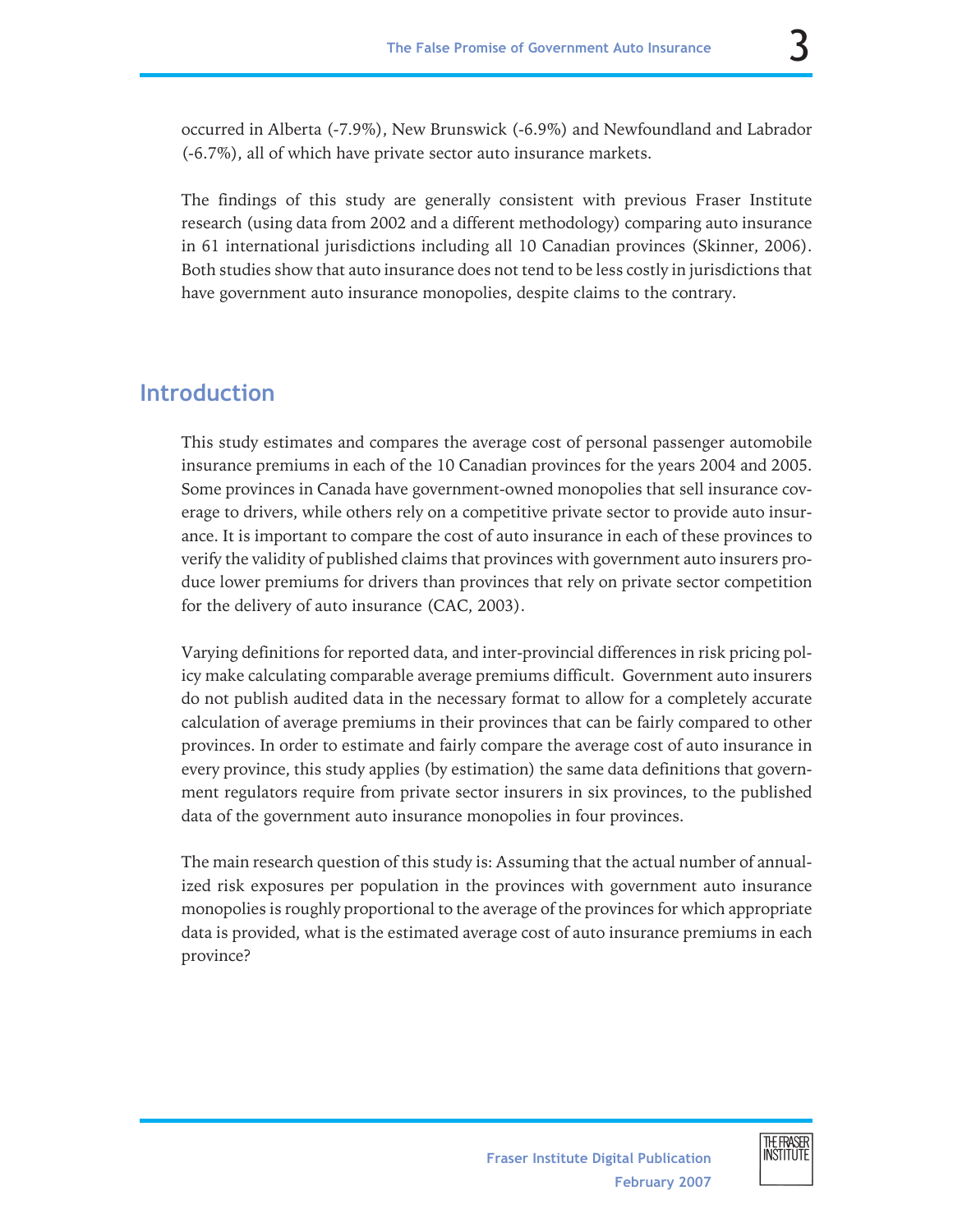### **Private sector versus government auto insurance monopolies**

Six provinces (Alberta, Ontario, New Brunswick, Nova Scotia, Prince Edward Island, and Newfoundland and Labrador) have private competitive insurance industries that provide auto insurance for their populations in a regulated market environment. Three provinces (British Columbia, Saskatchewan, and Manitoba) each have a government-owned automobile insurer that has a monopoly over the provision of basic auto insurance and also competes for the sale of optional insurance coverage with private companies. Government insurers in these three provinces occupy between 95 and 98 percent of market share (Skinner, 2006). One province (Quebec) has a government insurer with a monopoly over basic auto insurance, but which does not compete with the private sector for the sale of optional insurance coverage and therefore occupies a much smaller market share than government insurers in BC, Saskatchewan or Manitoba.

### **Findings**

Following the methodology described in the sections that follow, table 1 displays the estimated average auto insurance premium in each province for 2005 and 2004. These data are displayed beside calculations of the cost of auto insurance as a percentage of provincial gross domestic product (GDP) per person in each province. The table also presents a calculation showing the cost of auto insurance as a percentage of personal disposable income (PDI) per person.

### *Straight dollar comparisons*

Table 1 shows that in straight dollar comparisons, three of the four most expensive average auto insurance premiums in Canada in 2005 were in British Columbia, Saskatchewan, and Manitoba, with British Columbia being the most expensive overall. In a straight dollar comparison, the least expensive average auto insurance premium in 2005 was in PEI.

Between 2004 and 2005, the only provinces where average auto insurance premiums increased were BC, Saskatchewan and Quebec. In all other provinces average auto insurance premiums decreased between 2004 and 2005. The largest decreases in the average cost of auto insurance premiums between 2004 and 2005 occurred in Alberta (-7.9%), New Brunswick (-6.9%) and Newfoundland and Labrador (-6.7%).

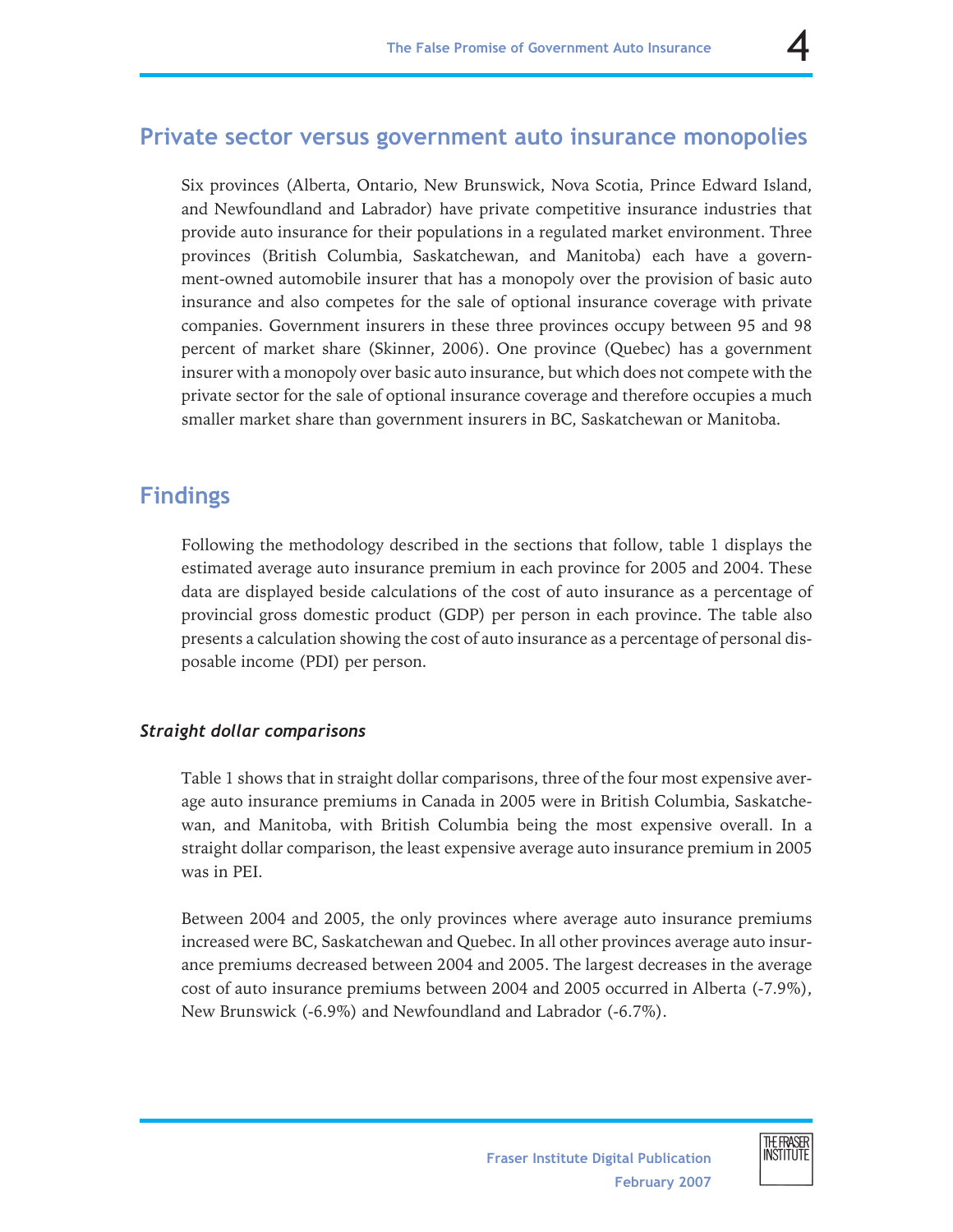| Province  | 2005                                          |                            |                                                 | 2004                                   |                              |                                                 | % Change        |
|-----------|-----------------------------------------------|----------------------------|-------------------------------------------------|----------------------------------------|------------------------------|-------------------------------------------------|-----------------|
|           | Avg<br>Earned<br><b>Premium</b><br>$(EP)(\$)$ | Avg EP<br>as a %<br>of PDI | Avg EP as<br>a % of<br>per Capita<br><b>GDP</b> | Avg<br>Earned<br>Premium<br>$(EP)(\$)$ | Avg EP<br>as a $%$<br>of PDI | Avg EP as<br>a % of<br>per Capita<br><b>GDP</b> | 2004 to<br>2005 |
| PEI       | 825                                           | 4.1%                       | 2.8%                                            | 847                                    | 4.3%                         | 2.9%                                            | $-2.5\%$        |
| <b>NS</b> | 871                                           | 4.0%                       | 2.6%                                            | 883                                    | 4.2%                         | 2.8%                                            | $-1.3\%$        |
| QC        | 930                                           | 4.2%                       | 2.6%                                            | 925                                    | 4.3%                         | 2.6%                                            | $0.5\%$         |
| NL        | 947                                           | 4.7%                       | $2.3\%$                                         | 1,014                                  | 5.2%                         | $2.7\%$                                         | $-6.7\%$        |
| AB        | 1,036                                         | 3.6%                       | 1.6%                                            | 1,126                                  | 4.2%                         | 1.9%                                            | $-7.9\%$        |
| NB        | 1,044                                         | 5.0%                       | $3.3\%$                                         | 1,121                                  | 5.5%                         | 3.7%                                            | $-6.9\%$        |
| <b>MB</b> | 1,150                                         | 5.3%                       | 3.2%                                            | 1,155                                  | 5.4%                         | 3.4%                                            | $-0.4\%$        |
| SK        | 1,177                                         | 5.4%                       | 2.8%                                            | 1,154                                  | 5.4%                         | 2.9%                                            | 1.9%            |
| <b>ON</b> | 1,347                                         | 5.3%                       | $3.1\%$                                         | 1,396                                  | 5.7%                         | $3.3\%$                                         | $-3.5\%$        |
| <b>BC</b> | 1.397                                         | $6.0\%$                    | $3.5\%$                                         | 1,368                                  | 6.1%                         | 3.7%                                            | 2.1%            |

**Table 1: Estimated Average Automobile Insurance Premiums, 2004-05, by Province, Straight Dollars. (Affordability, and Local Gross Income-Adjusted Cost Comparisons shown.)**

Changes were made to the digital version of this report as of February 28, 2007, to reflect revisions to data supplied by MSA Research Inc. Changes do not substantively affect the findings published in the original version. The author thanks Joel Baker at MSA Research Inc. for clarifying the scope of MSA data and correcting the source name cited for MSA Research Inc.

### *Locally adjusted cost and affordability*

As mentioned above, the data in table 1 are displayed beside calculations of the cost of auto insurance as a percentage of provincial GDP (or income) per person in each province. Looking at cost as a ratio of local income controls for differences in general price levels between jurisdictions that could skew fair comparisons of auto insurance costs. The table also calculates the cost of auto insurance as a percentage of personal disposable income per person. Generally speaking, PDI is a measure of the income a person has after taxes. This analysis permits us to consider the relative affordability of the cost of auto insurance across jurisdictions.

The table 1 data show that in 2005, BC had the most expensive average auto insurance premium in Canada as a percentage (3.5 percent) of per capita income (or GDP). This means that on average, auto insurance premiums in BC were 119 percent more costly relative to income than in the least costly province, Alberta, where the average premium cost only 1.6 percent of per capita GDP (i.e., BC premiums were 2.19 times the cost of AB premiums relative to per capita income).

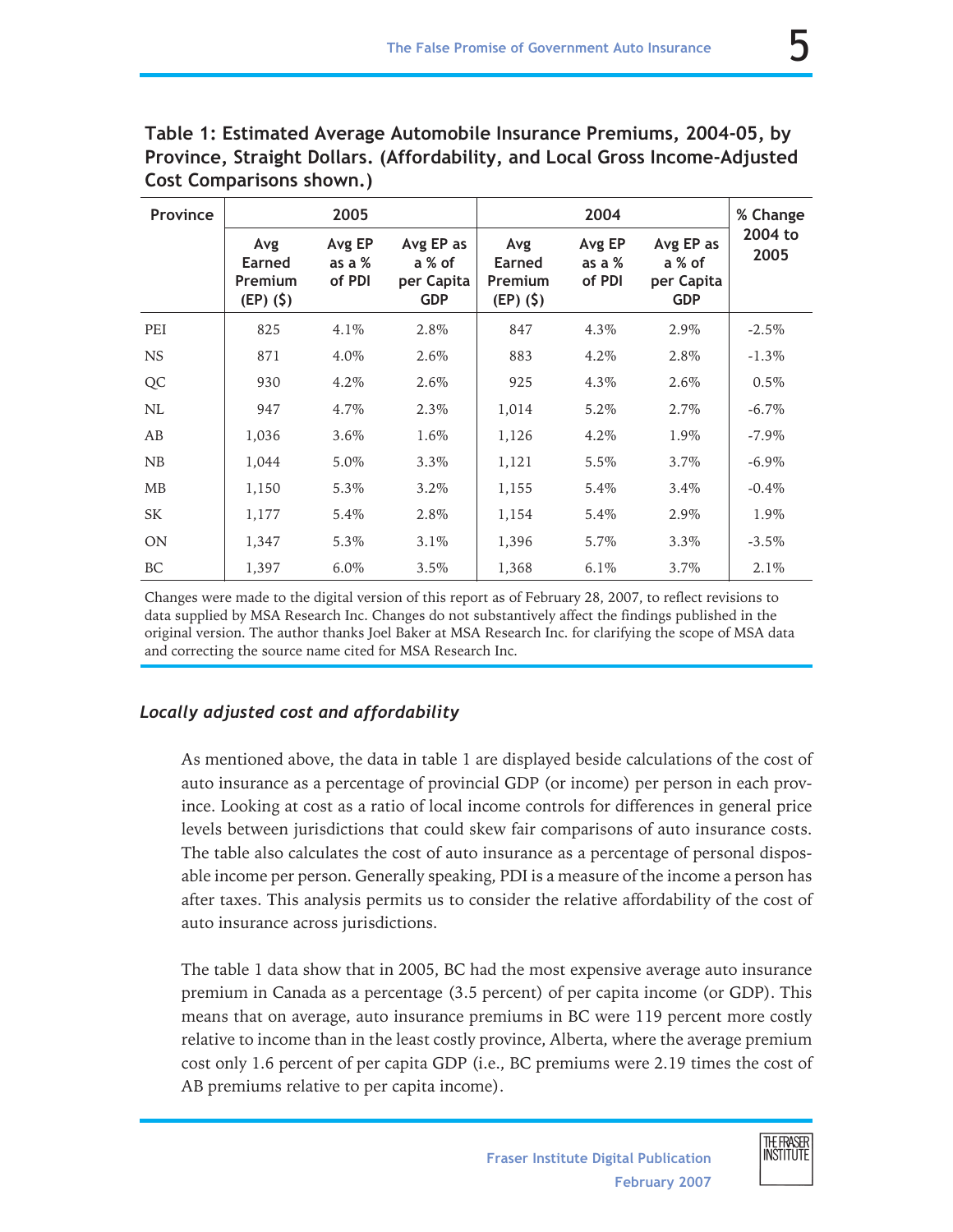British Columbia also had the least affordable auto insurance premiums measured as a percentage (6.0 percent) of personal income after taxes (or PDI). BC's average premium-to-PDI ratio was 67 percent higher than Alberta's average premium, which was only 3.6 percent of PDI. This means that while the 2005 average auto insurance premium was 35 percent higher in BC than in Alberta in straight dollar terms, the effective average price of auto insurance felt much higher (1.67 times the cost of Alberta premiums relative to personal disposable income) in BC. That was due to the fact that a lower average income, coupled with a higher relative tax burden left BC residents with less disposable income with which to pay for auto insurance than their neighbours in Alberta.

### **Conclusions**

When average auto insurance premiums are calculated assuming that the actual number of annualized risk exposures per population in the provinces with government auto insurance monopolies is roughly proportional to the average of the provinces for which appropriate data is provided, the results suggest that in 2004 and 2005, premium costs under government auto insurance monopolies tended to be higher than observed in private sector competitive markets.

This study's findings are generally consistent with previous Fraser Institute research (using data from 2002 and a different methodology) comparing auto insurance in 61 international jurisdictions including all 10 Canadian provinces (Skinner, 2006). Mullins (2003, 2004) and Milke (2006) have also examined average auto insurance premiums using different methods and have reached similar conclusions. All of these studies show that auto insurance does not tend to be less costly in jurisdictions that have government auto insurance monopolies, despite claims to the contrary. This is because the ownership structure of the insurer is not the primary determinant of the overall cost of auto insurance. Other factors determine most of the cost of providing auto insurance. Key among those factors is the way that the auto insurance product is defined by government regulation. Premiums simply cover the cost of providing auto insurance. If government regulations require generous but expensive auto insurance benefits, then this will be reflected in higher auto insurance premium prices, whether the provider is government or the private sector. Provinces with government auto insurance monopolies tend to require the most expensive benefit coverages and therefore tend to require expensive premiums. Whether consumers find such coverages necessary, or even valuable, is another question. Previous research comparing international auto insurance systems suggests that where consumers are given a choice, they will often prefer a lower level of benefit coverage in exchange for lower premiums (Skinner, 2006).

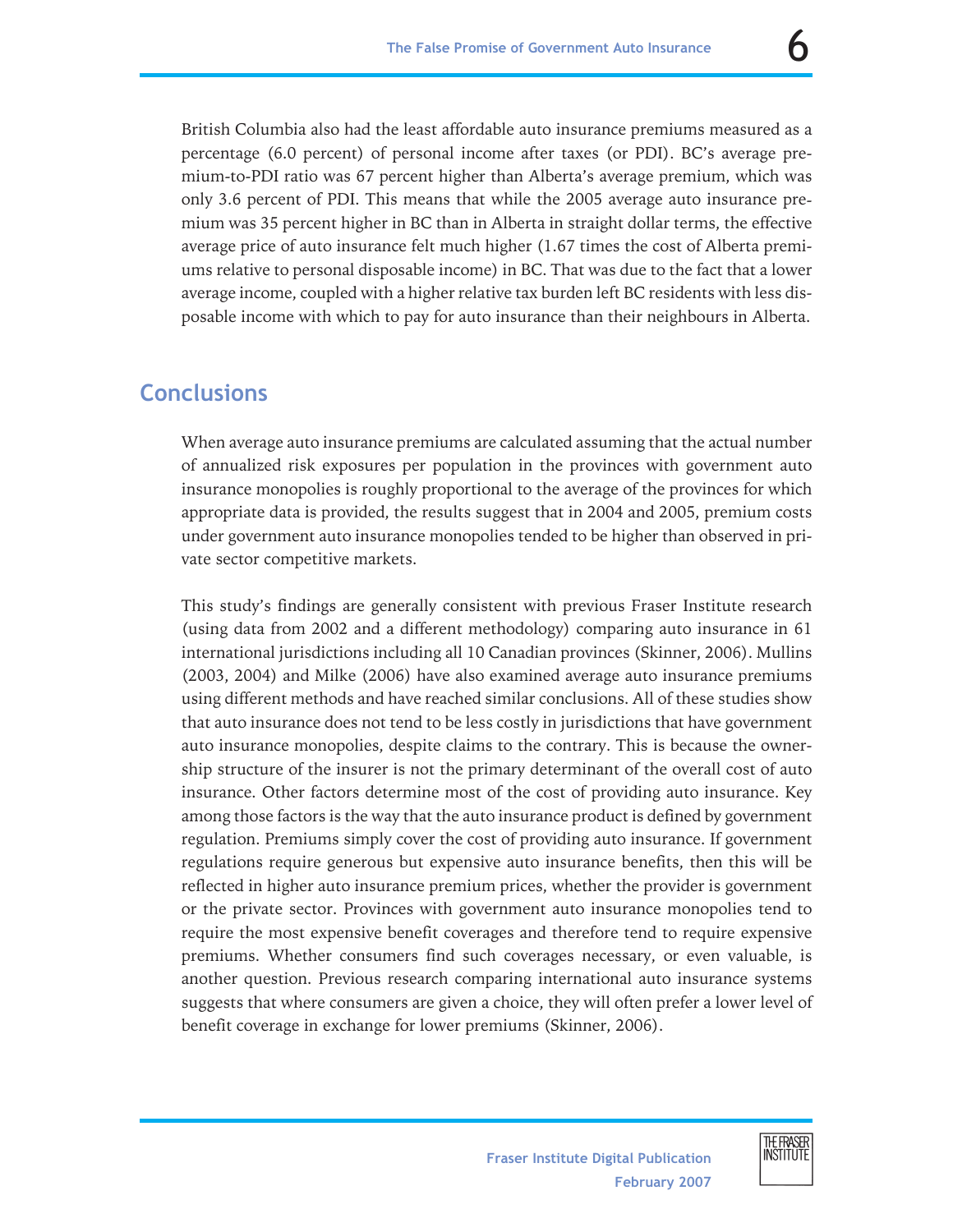Furthermore, as long as the private sector insurance industry is open to competition, the portion of auto insurance premiums that are earned as profits will not be the result of excessive prices, but come from cost efficiencies achieved by successful claims management, pricing strategies, customer service, and good business management. Such efficiencies are lost in government auto insurance monopolies where there tends to be a higher frequency of claims and the suppression of rates for high-risk drivers below the actuarial cost of insuring them (Mullins, 2004). The suppression of rates for small numbers of high-risk drivers requires all other premiums to be higher than actuarially necessary to cover the difference.

Finally, it is important that consumers be made aware that government auto insurers do not publish audited data in the necessary format to allow for a completely accurate calculation of average premiums in their provinces that can be compared to other provinces.

### *Policy recommendations*

The evidence presented in this study, and the findings of previous research reinforce the conclusion that private competitive auto insurance markets are better able to deliver lower premium costs than government auto insurance monopolies. Private competitive markets tend to be less heavily regulated than markets that are dominated by government auto insurance monopolies. As long as private markets are open to competition, appropriately regulated, and consumers have freedom of choice, we should expect to observe the lowest possible premiums.

Drivers in British Columbia, Saskatchewan, and Manitoba should be asking why their provinces have eliminated their choices as consumers, and forced them to buy auto insurance from a costly and unnecessary government-run monopoly. Drivers in these provinces would benefit from moving to an appropriately regulated market where auto insurance is obtained from private sector insurers operating in competition with each other. Quebec drivers and taxpayers should be seeking accountability for the finances of that provinces government-run auto insurer which this study has shown are in serious long-term deficit. And drivers in other provinces should beware of misleading promises regarding the value of public auto insurance because the evidence shows that competitive private sector markets are producing better results for consumers.

### **Purpose of this study**

The Fraser Institute has previously compared the cost of auto insurance in 61 international jurisdictions including all 10 Canadian provinces (Skinner, 2006). In that study,

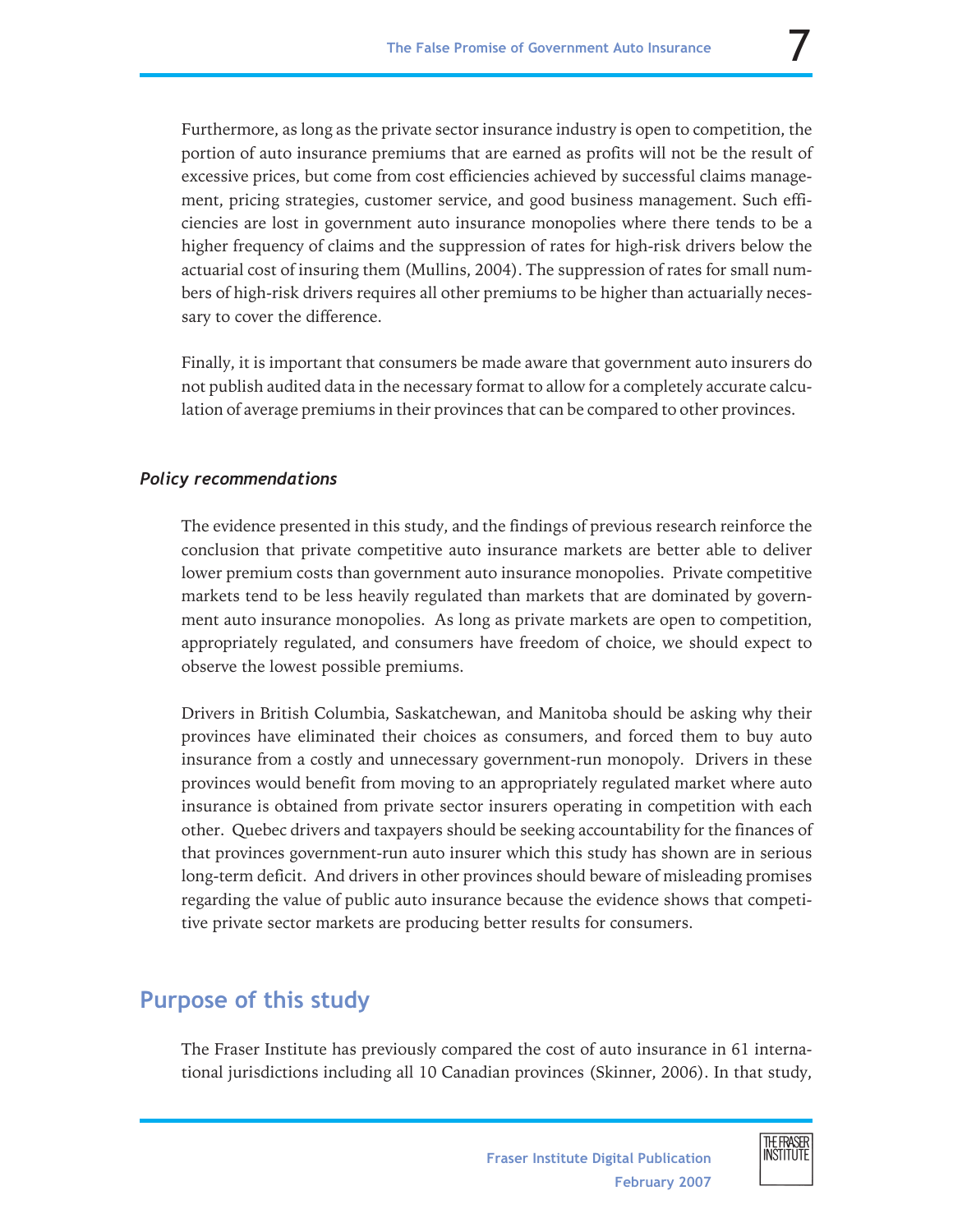the cost of personal passenger auto insurance in 2002 (the most recent year for which complete data were available for all jurisdictions) was measured as an aggregate total of premiums paid for the whole market in each jurisdiction, stated as a percentage of the total local gross domestic product (GDP) in each jurisdiction. This method captured all risk categories and controlled for differences in local prices that could skew inter-jurisdictional comparisons. The study also examined the cost of auto insurance as a percentage of personal disposable income (PDI), or income after taxes. This method measured the relative affordability of auto insurance premiums in each province. The findings showed that when compared internationally, auto insurance tended to be expensive in all Canadian provinces, but the provinces with government auto insurance monopolies tended to be among the most costly.

This study attempts to estimate the average cost of auto insurance premiums as accurately as possible (the limitations of this analysis are described below) because published reports by other researchers have used methodologies for comparing auto insurance premiums that could produce misleading conclusions about actual averages. In particular, case-bycase comparisons such as those published by groups like the Consumer's Association of Canada (CAC) (2003) and the government auto insurers themselves are not valid reflections of actual averages, though they are often perceived as such by the public. For instance, the CAC selects non-random quotes from the Internet for its comparisons that are not reflective of actual averages across the whole market in each jurisdiction—a method that has been heavily criticized by researchers (Milke, 2006; Mullins, 2003, 2004). A calculation of actual average premiums is preferable to case-by-case comparisons because it accounts for all the various risk profiles and differences between policies that make it impossible to use a case-by-case analysis as a reflection of the average across the entire market.

### **Data sources and methods**

For the private sector insurance industries in Alberta, Ontario, New Brunswick, Nova Scotia, Prince Edward Island, and Newfoundland and Labrador, all data used for this analysis are sourced from the Insurance Bureau of Canada (IBC). Formerly, IBC was the official statistical agency that governments used to collect, store, and report data on the property and casualty insurance industry. IBC is now under contract to provide statistical services to the General Insurance Statistical Agency (GISA), a federal government agency that is the new official source for general insurance data in Canada (GISA, 2006).

All data on government insurers are taken directly from the annual reports of the government auto insurers themselves and supplemented by direct personal inquiries. In British Columbia this body is the Insurance Corporation of British Columbia (ICBC); in Saskatchewan it is the Saskatchewan Government Insurance (SGI) Auto Fund; in Manitoba

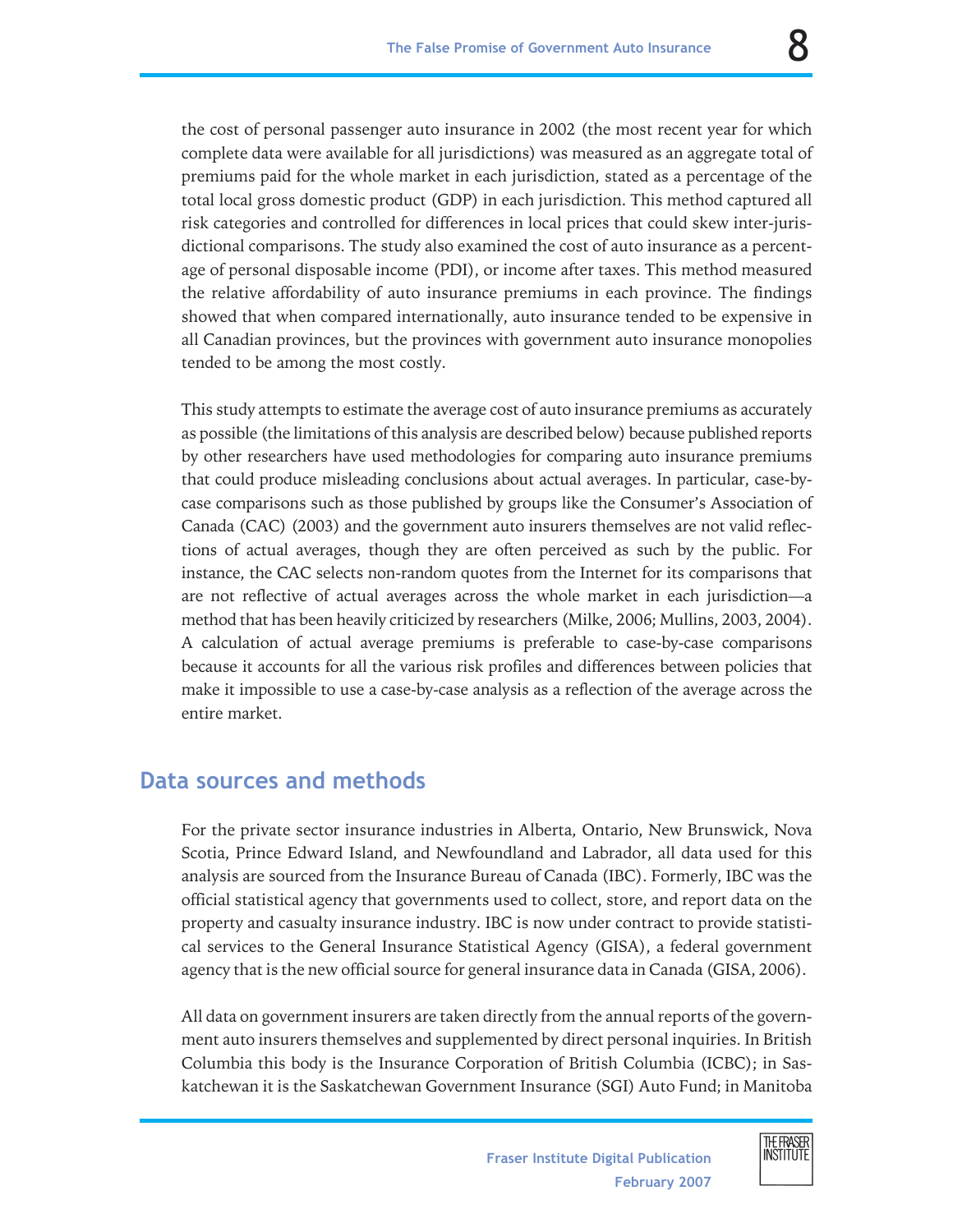it is the Manitoba Public Insurance (MPI); and in Quebec it is the Société de l'assurance automobile du Québec (SAAQ).

For all private insurers operating in the optional markets in BC, Saskatchewan, Manitoba and Quebec, data are sourced from MSA Research Inc. MSA Research data also include the operations of government insurers competing in the optional market, except for BC, which publishes this data through ICBC's annual report.

The source for general economic data is Statistics Canada.

### *Method for counting personal passenger automobiles only*

All data on private sector insurers in Alberta, Ontario, New Brunswick, Nova Scotia, PEI and Newfoundland and Labrador used in this study account only for personal passenger automobiles. Regulators in BC, Saskatchewan, Manitoba, and Quebec do not require auto insurers (government or private) to publish data on personal passenger automobiles separately from commercial or recreational vehicles. In order to estimate the percentage of the total premium figures published in BC, Saskatchewan, Manitoba, and Quebec that includes only personal passenger automobiles, it was necessary to apply the average of the provinces for which actual data exists.

IBC (2005) has published data indicating that personal passenger automobiles account for 92 percent of both the number of insured vehicles and the total dollar value of claims incurred across the six provinces with private sector auto insurance, and are calculated from comprehensive audited data. These proportions can be reasonably assumed to reflect the personal passenger auto portion of the total dollar value of earned premiums<sup>1</sup> in those provinces as well. There is no reason to believe that BC, Saskatchewan, Manitoba, or Quebec would have different proportions in significant variation from this average. This study adjusts the total premium figures in BC, Saskatchewan, Manitoba, and Quebec according to this percentage.

#### *Method for calculating averages*

An auto insurance policy premium is calculated based on a mix of factors. These include the number of drivers insured under the policy, the risk profile of drivers insured under

<sup>1 &</sup>quot;Earned premiums" means premiums accrued (or actually received) during the calendar year. Accrual accounting is part of generally accepted accounting principles. Earned premiums are conceptually different from "written" premiums, which include premium amounts receivable, but not collected in the calendar year.



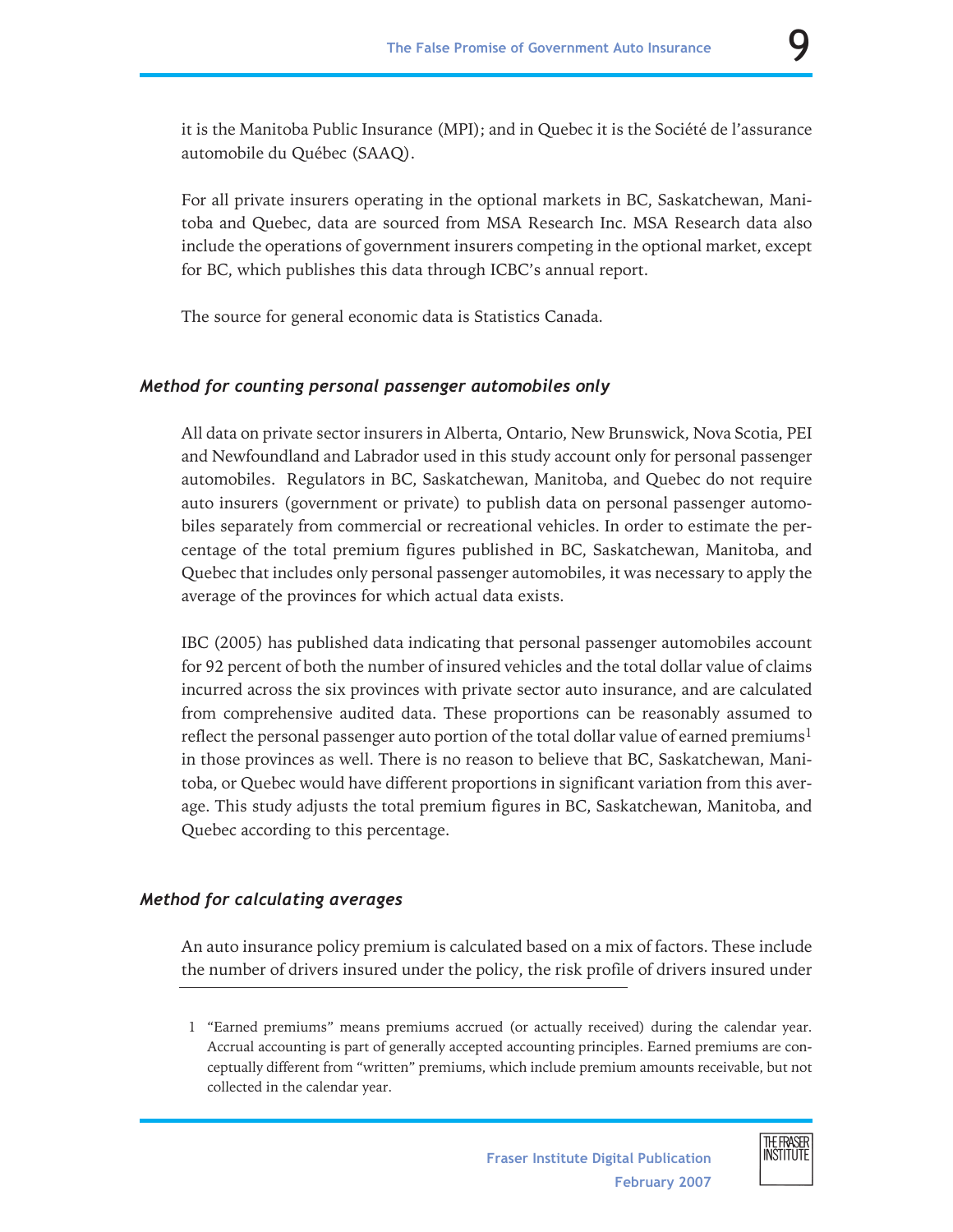the policy, the number of vehicles insured under the policy, the type and quality of vehicles insured under the policy, the scope of the insurance benefits payable, the frequency of claims and collision rates, prices for auto repair or insured medical care, rates of auto theft and vandalism, legal costs, etc.

In order to accurately calculate the average cost of premiums in a market and make it reasonably comparable across jurisdictions, the total amount of all premiums must be divided by a denominator that is defined uniformly across all jurisdictions. The ideal divisor is the number of risk exposures. However, the number of risk exposures is a difficult concept to define statistically. Risk exposures could be defined as the number of insurance policies, the number of insured vehicles, or the number of insured drivers.

The problem with using the number of policies to represent risk exposures is that jurisdictions with risk pricing policies that encourage higher rates of per capita vehicle ownership will produce more insurance policies than jurisdictions with policies that encourage lower rates of vehicle ownership (see Mullins, 2003, 2004). This could create a misleadingly low average premium when either the number of policies or the number of insured vehicles is used as a divisor to calculate an average across jurisdictions with dissimilar pricing policies.

For instance, a jurisdiction characterized by a lower rate of per capita vehicle ownership will have fewer vehicles under fewer policies relative to the number of insured drivers. Mathematically, the reduced number of policies or vehicles (if either were used as a divisor) would unfairly inflate the average premium in comparison with jurisdictions that have a higher rate of per capita vehicle ownership and therefore a larger number of policies and insured vehicles.

As an example, jurisdictions that suppress prices for high-risk drivers (by raising the premiums for all other drivers in order to subsidize the actuarial cost of insuring high-risk drivers) create artificial incentives for such drivers to enter the market as principal insureds, thereby increasing the number of insured vehicles and insurance policies issued.

By contrast, jurisdictions that price premiums to match the individual risk of drivers will not have as many high-risk drivers as principal policy holders. Therefore, the number of policies and insured vehicles will be lower. However, this does not mean the number of actual risks insured is different, because high-risk drivers (e.g. young drivers) will simply obtain more affordable premiums by becoming secondary or occasional drivers on a vehicle or policy owned by another driver (e.g. parents).

In fact, provinces with government auto insurance monopolies tend to suppress prices for high-risk drivers. Therefore, relative to the other provinces that operate private com-



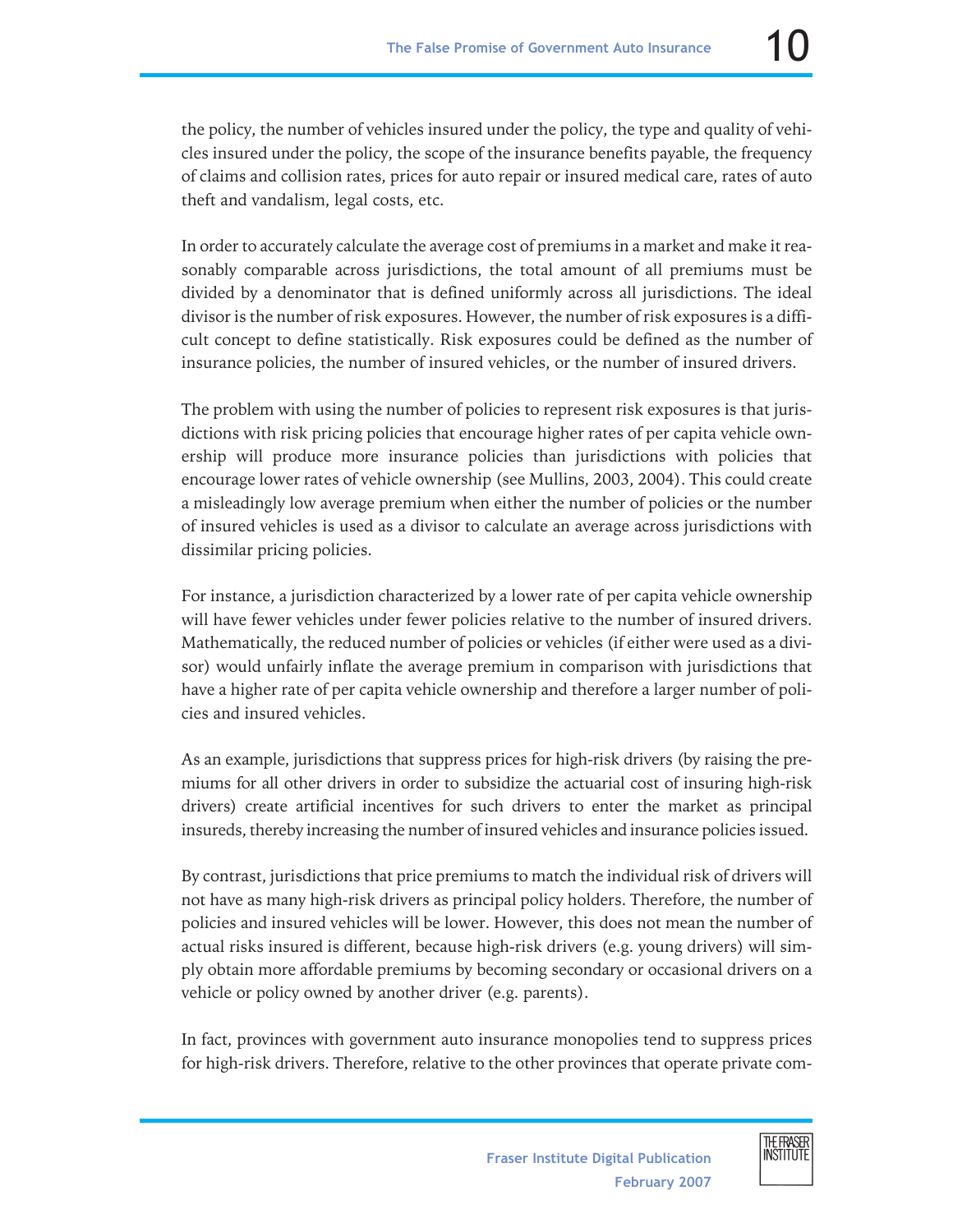petitive markets for auto insurance, the number of insurance policies and insured vehicles in BC, Saskatchewan and Manitoba will be inflated as a result.

This study conducted a brief analysis of the ratio of earned vehicles (i.e. "policies" in BC and Manitoba and "insured vehicles" in Saskatchewan) to total population in each jurisdiction to see if the number of published risk exposures (as defined in each jurisdiction) could be used as a comparable divisor for the purposes of calculating an average. As the 2005 data in table 2 indicates, even after adjusting the reported figures of the government auto insurers downward to account only for personal passenger automobiles, the number of policies or insured vehicles published by government insurers in those provinces represented a dramatically higher percentage of the total population in BC (63%), Manitoba (67%) and Saskatchewan (81%) than either the individual ratios, or the average ratio (51%) across the other seven provinces for which audited data is available to confirm the number of risk exposures.

The large discrepancies are likely a result of definitional differences between the published figures in the jurisdictions with government auto insurance monopolies. All 6 private sector provinces (AB, ON, NB, NS, PEI, NL) use the same definition for calculating earned exposures. The relatively small degree of variation between the observed ratio of earned exposures to population in these six provinces and that of Quebec suggests that

| Province  | 2005<br>Population | 2005 No. of<br><b>Earned Risk</b><br><b>Exposures</b><br>(or other<br>published figure)* | <b>Earned Risk</b><br>Exposures as a<br>Percentage of<br>Population | <b>Adjusted Earned</b><br><b>Risk Exposures</b><br>as a Percentage<br>of Population |
|-----------|--------------------|------------------------------------------------------------------------------------------|---------------------------------------------------------------------|-------------------------------------------------------------------------------------|
| NL        | 516,000            | 230,188                                                                                  | 45%                                                                 | 45%                                                                                 |
| <b>ON</b> | 12,541,000         | 6,058,060                                                                                | 48%                                                                 | 48%                                                                                 |
| QC        | 7,598,000          | 3,780,360                                                                                | 50%                                                                 | 50%                                                                                 |
| <b>NS</b> | 938,000            | 475,678                                                                                  | 51\%                                                                | 51%                                                                                 |
| NB        | 752,000            | 393,968                                                                                  | 52%                                                                 | 52%                                                                                 |
| PEI       | 138,000            | 74,201                                                                                   | 54%                                                                 | 54%                                                                                 |
| AB        | 3,257,000          | 1,823,810                                                                                | 56%                                                                 | 56%                                                                                 |
| BC        | 4,255,000          | 2,896,000                                                                                | 68%                                                                 | 63%                                                                                 |
| MB        | 1,178,000          | 857,018                                                                                  | 73%                                                                 | 67%                                                                                 |
| SK        | 994,000            | 879,000                                                                                  | 88%                                                                 | 81%                                                                                 |

### **Table 2: Earned Exposures (Personal Passenger Automobile only) as a Percentage of Population, by Province 2005**

\* QC (Source: SAAQ) = "licensed personal passenger vehicles"; BC and MB (Sources: ICBC, MPI) = "policies"; SK (Source: SGI) = "insured vehicles"; AB, ON, NB, NS, PEI, NL (Source: IBC) = "private passenger earned vehicles"

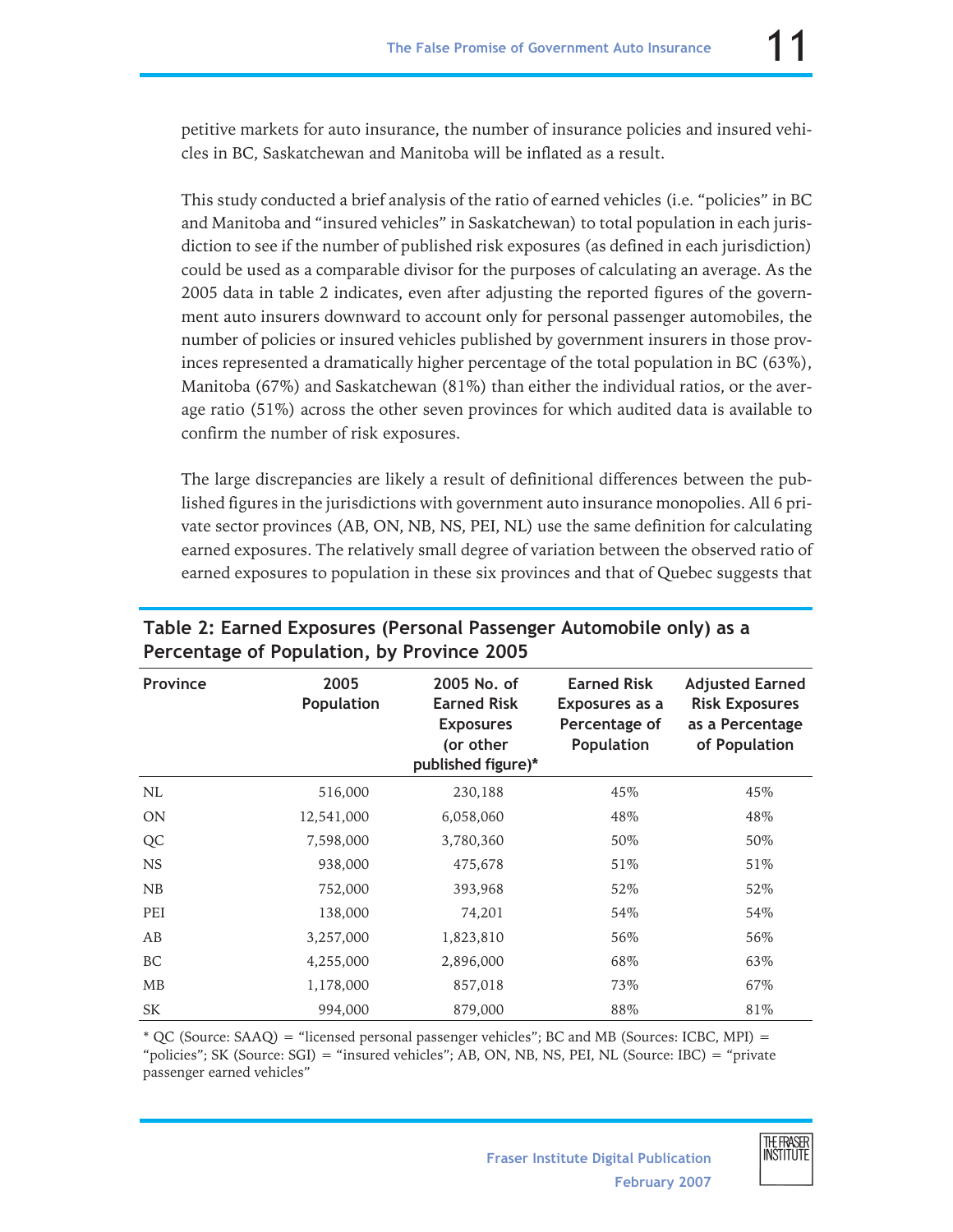the Quebec definition for licensed vehicles produces a roughly comparable result in that jurisdiction.

By contrast, the large ratios shown for BC, Saskatchewan and Manitoba suggest that the figures which government insurers in those provinces publish on the number of policies or insured vehicles are not comparably defined to the figures shown for the other seven provinces, or in fact even to their fellow government insurers. To the author's knowledge, there are no published definitions available from ICBC, SGI, or MPI for these figures.

Another explanation is that the ICBC, SGI, or MPI method of annualizing figures is not comparable to the methods used by IBC for reporting private sector data. Finally, as explained earlier, the suppression of rates for drivers in these jurisdictions probably inflates the number of reported policies and insured vehicles.

Ideally, calculating an actual average premium that is comparable across jurisdictions requires that total premiums be divided by some combination of the number of insured drivers and vehicles as a reflection of the actual number of risk exposures. Unfortunately, data on the number of insured drivers by province are not available, and even if they were available, the author is unaware of any acceptable methodology for blending the number of insured drivers and vehicles into a common divisor representing a single risk exposure.

In the author's opinion, the best (though not perfect) available data to use as a uniform divisor for calculating average premiums that would be comparable across provinces are the annualized number of insured vehicles. This makes it necessary for each province to publish an audited<sup>2</sup> figure for total earned premiums<sup>3</sup> collected by the entire auto industry in each jurisdiction, as well as an audited figure of the total number of earned vehi- $\text{cles}^4$  on an annualized<sup>5</sup> basis. By dividing total earned premiums by the annualized number of earned vehicles, a more accurate average premium can be calculated.

5 "Annualized" means adjusted to account for vehicles that were insured for only part of the calendar year. E.g., if a vehicle was insured for 6 months it would count as 0.5 insured vehicles.



<sup>2 &</sup>quot;Audited" means verified by an independent agency (typically an accounting firm) that can be held legally liable for serious errors or misleading reporting.

<sup>3 &</sup>quot;Earned premiums" means premiums accrued (or actually received) during the calendar year. Accrual accounting is part of generally accepted accounting principles. Earned premiums are conceptually different from "written" premiums, which include premium amounts receivable, but not collected in the calendar year.

<sup>4 &</sup>quot;Earned vehicles" generally means insured vehicles for which the risk exposure occurs in the calendar year.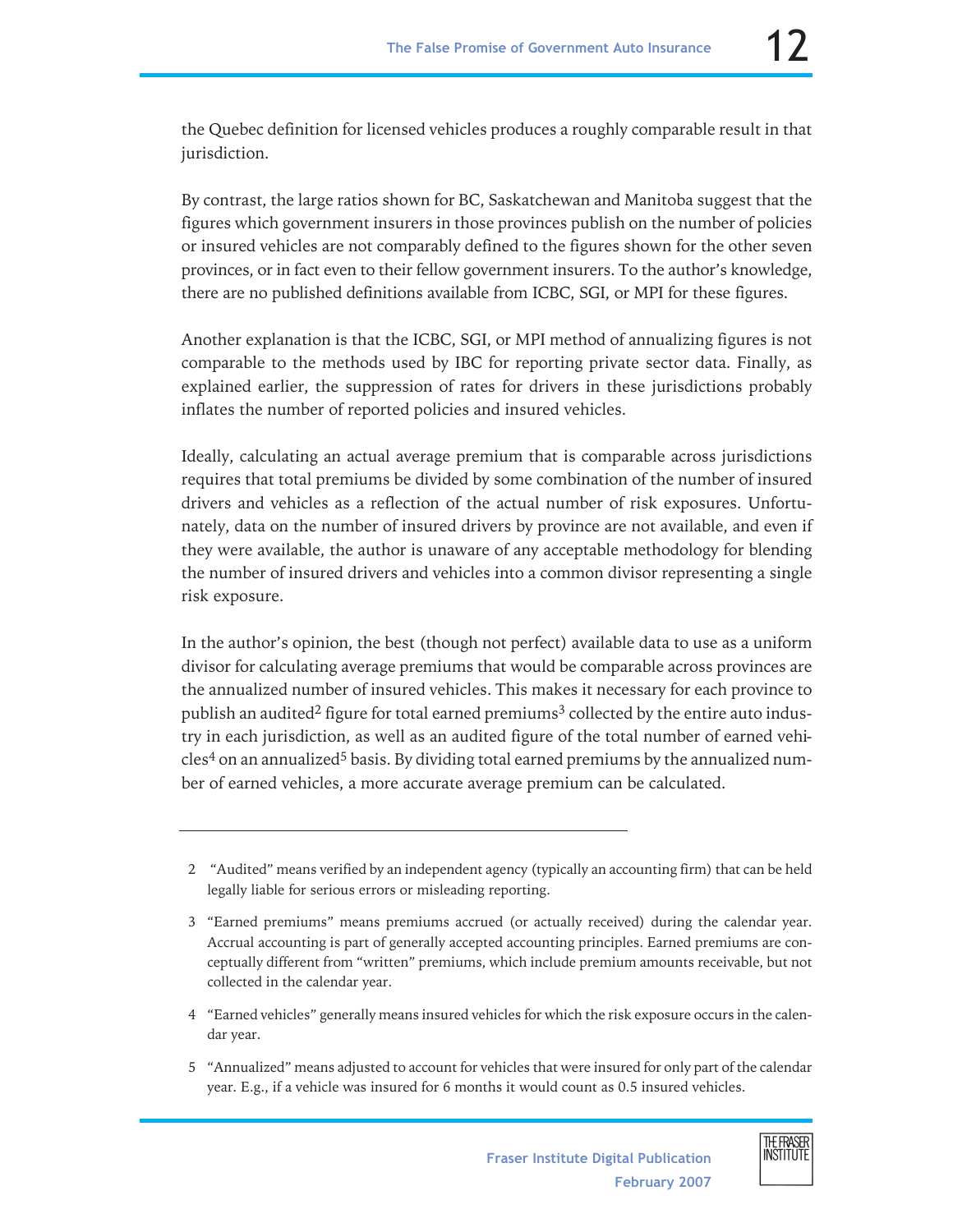| Year                                                                                    | Unpublished data for "personal passenger<br>vehicles in insured years" supplied by SGI | <b>SK population</b> |  |  |  |
|-----------------------------------------------------------------------------------------|----------------------------------------------------------------------------------------|----------------------|--|--|--|
| 2002                                                                                    | 556,339                                                                                | 996,000              |  |  |  |
| 2003                                                                                    | 566,766                                                                                | 995,000              |  |  |  |
| 2004                                                                                    | 578,420                                                                                | 994,000              |  |  |  |
| 2005                                                                                    | 591,965                                                                                | 994.000              |  |  |  |
| 2002 to 2005 change                                                                     | $6.4\%$                                                                                | $-0.2\%$             |  |  |  |
| Source: Data courtesy of Deanne Cairns, Manager Communications, SGI (January 29, 2007). |                                                                                        |                      |  |  |  |

|  | Table 3: Analysis of Unpublished Data Supplied by SGI |  |  |
|--|-------------------------------------------------------|--|--|
|  |                                                       |  |  |

All private sector insurers in Canada are required by law to provide such data to regulators, and IBC reporting is consistent with this. The government auto insurers, on the other hand, only publish an audited figure for total earned premiums, not for the annualized number of earned vehicles. Government insurers in BC and Manitoba publish figures for the number of "policies" without indicating whether they are audited. ICBC states in its annual report that the number of policies published is an annualized figure. However, direct inquiries with ICBC have indicated that it does not issue multi-vehicle insurance policies (ICBC, 2007). Disallowing multi-vehicle insurance policies has the effect of inflating the total number of policies, so this figure cannot be used as a comparable estimation of the number of actual risk exposures for the purposes of calculating average premiums.

MPI does not define at all whether the published figures in its annual report are annualized or not. Direct inquiries with MPI did not provide any further clarification.

In some years, SGI has published non-audited counts of "insured vehicles" in its annual report. This is not consistently reported every year and SGI does not define whether the figures are annualized in its publications. In response to direct inquiries, SGI staff has unofficially stated that the published figures for insured vehicles are annualized but no official reference was provided to confirm this and it seems very unlikely because it would mean that there was nearly one insured vehicle for every person living in the province (SGI, 2007a). SGI staff later supplied un-audited figures for annualized personal passenger automobiles that were different than the figures published in their annual report, but did not provide a reference to a published source so that the numbers could be verified (SGI, 2007b). Therefore, this study attempted to verify the numbers with reference to changes in provincial population in Saskatchewan over the same period (see table 3). The analysis of the unpublished data supplied by SGI staff indicated that the number of "personal passenger vehicles in insured years" increased by 6.4% from 2002 to 2005. By contrast the population of the province declined by 0.2% over the same

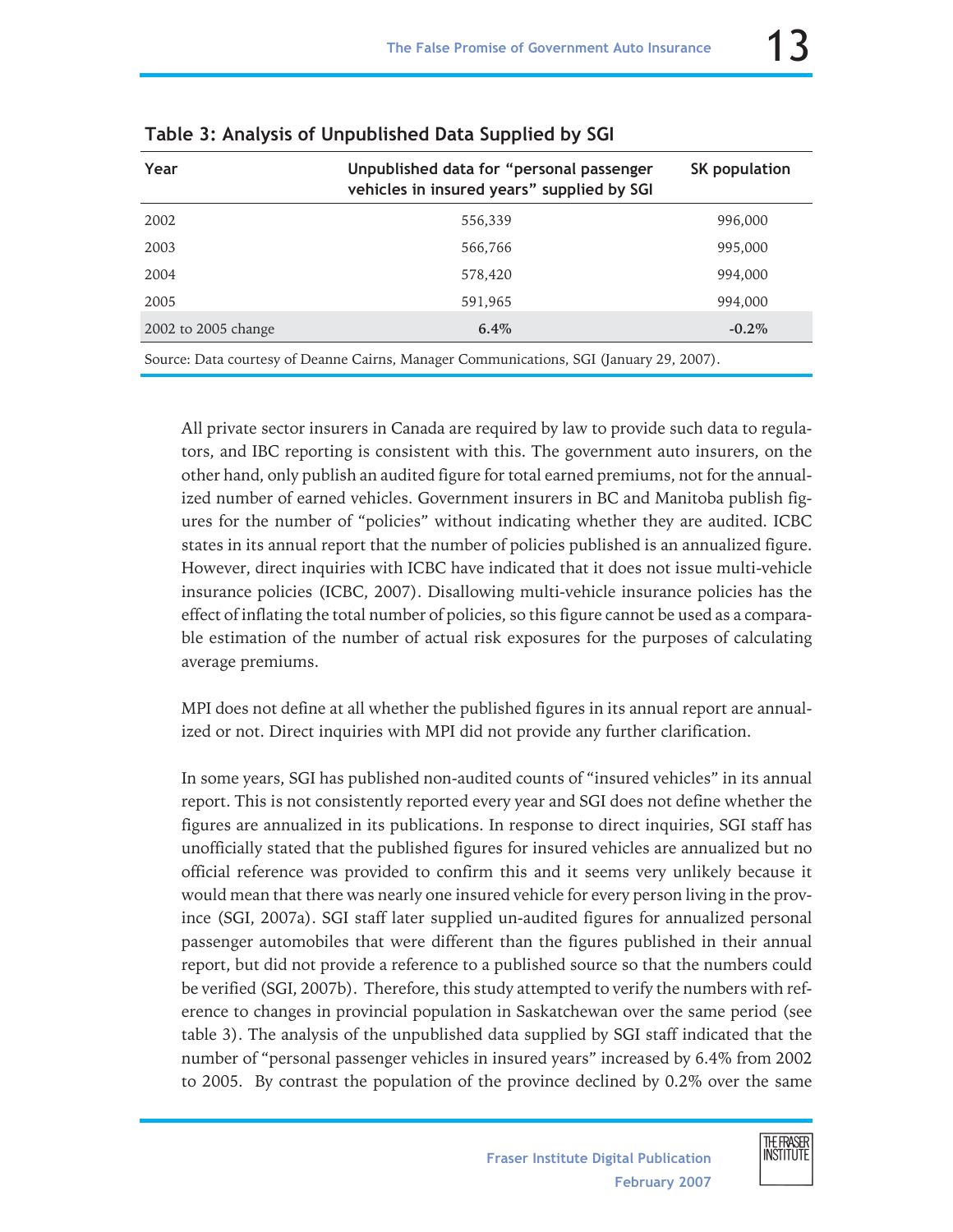period. This is a highly unlikely result and reinforces the assumption that neither the published nor the unpublished data supplied by SGI can be confidently relied upon as an accurate reflection of the actual number of risk exposures in the province.

SAAQ does not publish data on the number of insured vehicles in the province. In Quebec, the number of licensed vehicles published by SAAQ is used as an estimate of the number of insured vehicles. The proportion of insured-vehicles-to-population in Quebec appears to be an annualized figure but SAAQ does not publish definitions stating this.

However, even correcting for these differences in data definitions will not provide a fully comparable estimation of actual insured risk exposures due to inter-jurisdictional differences regarding risk pricing policies. As mentioned earlier, ICBC, SGI, and MPI suppress prices for high-risk drivers, which inflates the number of policies and insured vehicles. Therefore, using their published figures to represent risk exposures will also inflate the divisor in the calculation of average premiums, producing an average that is artificially low when compared to other jurisdictions. This means that figures published by ICBC, SGI, and MPI cannot be used to calculate averages that would be comparable to the other seven provinces.

In order to make comparable calculations of average premiums in each province, this study applies the average of the ratios (earned exposures to population) in the seven provinces for which audited data is available. Therefore the analysis assumes that BC, Saskatchewan, and Manitoba have roughly similar numbers of actual risk exposures as a percentage of their populations as the seven other provinces.

Specifically, if "earned vehicles" are assumed to approximate the number of actual risk exposures in the six provinces where auto insurance is provided by the private sector (Alberta, Ontario, New Brunswick, Nova Scotia, Prince Edward Island, and Newfoundland and Labrador), then the analysis presented in this study provides an accurate calculation of the average premium in those provinces. This is because private sector auto insurers in these provinces are required by law to report audited data on their operations that are consistently defined according to generally accepted accounting and actuarial principles recognized by government regulators. Pricing policies in these provinces are also roughly similar, making "earned vehicles" a comparable estimate of the actual number of insured risk exposures.<sup>6</sup>

<sup>6</sup> Alberta has implemented a risk pricing grid that has the effect of suppressing prices for high risk drivers, but probably not to the same extent as the policies of government auto insurers in BC, Saskatchewan and Manitoba.

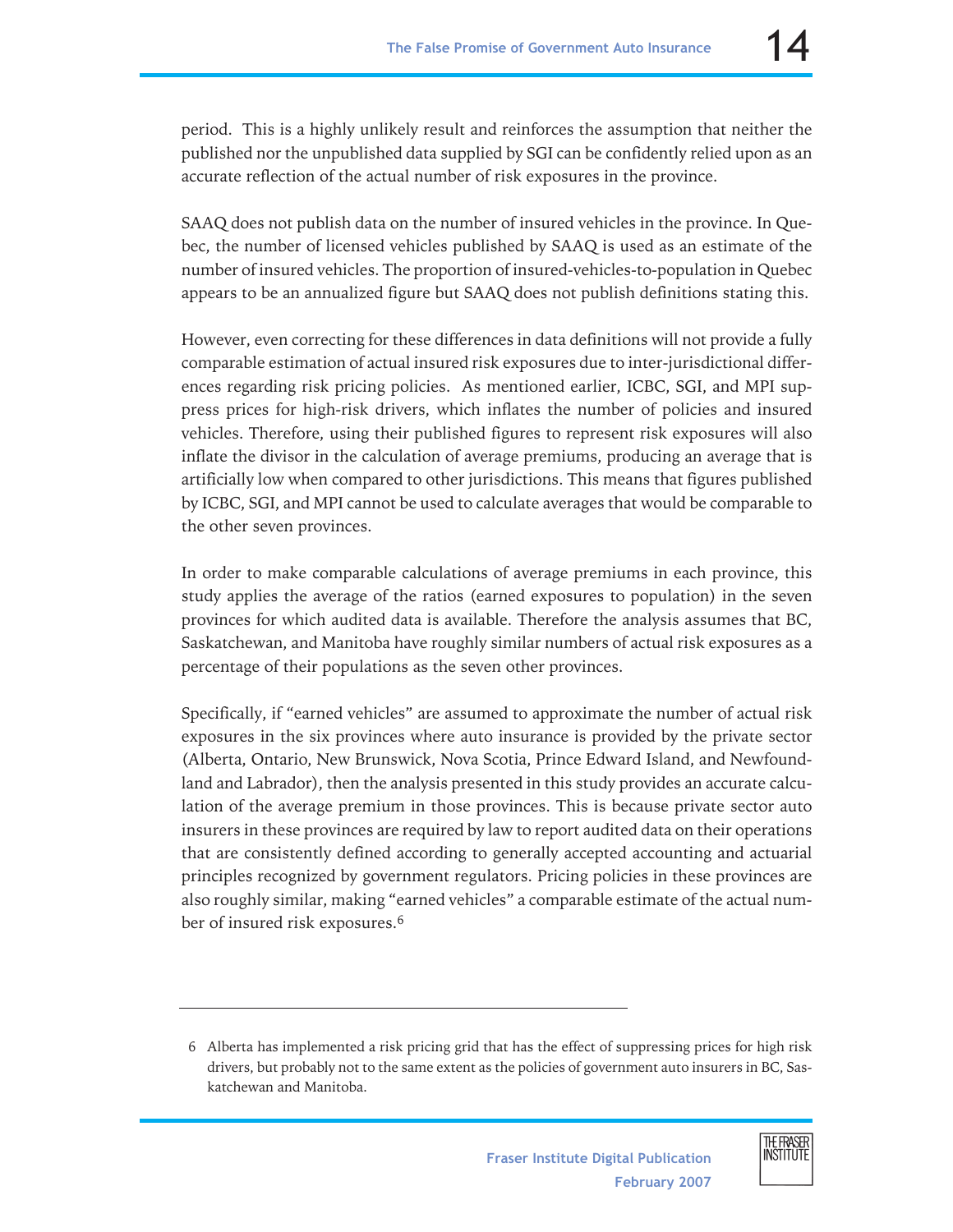The average calculated for Quebec is also based on audited data that is defined in such a way as to produce a roughly equivalent result to the data reported in the six provinces that have private-sector auto insurance. However, SAAQ does not report all of its data in the same format or according to the same accounting and actuarial standards that regulators require of private sector insurers in the six provinces listed above. Nevertheless, the number of licensed vehicles ends up proportionally (to population) similar to the number of earned vehicles that are reported in the six private sector provinces.

The average premiums shown here for BC, Saskatchewan, and Manitoba are adjusted for the reasons stated above. These are the most accurate estimates that can be produced because the government insurers in these provinces do not report audited data that is appropriate for comparison to other provinces. Because of differences in risk pricing policies, there is also no way to know the actual number of earned risk exposures that

**Table 4: 2005 Average Earned Premium (EP) in Ten Provinces, Personal Passenger Automobiles—Three Estimates for BC, Saskatchewan and Manitoba**

|           | 2005<br>Population | 2005<br><b>Total</b><br><b>Earned</b><br><b>Premiums</b><br>$(EP)^*$ | 2005 Estimated<br>Average<br>Premium<br>Applying the<br>Seven-Province<br><b>Average Ratio</b><br>of Earned Risk<br><b>Exposures to</b><br>Population<br>$(0.51:1)$ to BC,<br>SK, and MB | 2005<br><b>Estimated</b><br>Average<br>Premium<br>Applying the<br>Low End of<br>the Range of<br>Ratios (0.45:1)<br>to BC, SK,<br>and MB | 2005<br><b>Estmiated</b><br>Average<br>Premium<br>Applying the<br>High End of the<br><b>Range of Ratios</b><br>$(0.56:1)$ to BC,<br>SK, and MB |
|-----------|--------------------|----------------------------------------------------------------------|------------------------------------------------------------------------------------------------------------------------------------------------------------------------------------------|-----------------------------------------------------------------------------------------------------------------------------------------|------------------------------------------------------------------------------------------------------------------------------------------------|
| PE        | 138,000            | \$61,250,085                                                         | \$825                                                                                                                                                                                    | \$825                                                                                                                                   | \$825                                                                                                                                          |
| <b>NS</b> | 938,000            | \$414,433,045                                                        | \$871                                                                                                                                                                                    | \$871                                                                                                                                   | \$871                                                                                                                                          |
| <b>NL</b> | 516,000            | \$217,917,451                                                        | \$947                                                                                                                                                                                    | \$947                                                                                                                                   | \$947                                                                                                                                          |
| QC        | 7,598,000          | \$3,735,855,200                                                      | \$988                                                                                                                                                                                    | \$988                                                                                                                                   | \$988                                                                                                                                          |
| AB        | 3,257,000          | \$1,890,125,421                                                      | \$1,036                                                                                                                                                                                  | \$1,036                                                                                                                                 | \$1,036                                                                                                                                        |
| NB        | 752,000            | \$411,227,910                                                        | \$1,044                                                                                                                                                                                  | \$1,044                                                                                                                                 | \$1,044                                                                                                                                        |
| <b>MB</b> | 1,178,000          | \$691,106,760                                                        | \$1,150                                                                                                                                                                                  | \$1,304                                                                                                                                 | \$1,048                                                                                                                                        |
| SK        | 994,000            | \$596,479,240                                                        | \$1,177                                                                                                                                                                                  | \$1,334                                                                                                                                 | \$1,072                                                                                                                                        |
| <b>ON</b> | 12,541,000         | \$8,160,437,211                                                      | \$1,347                                                                                                                                                                                  | \$1,347                                                                                                                                 | \$1,347                                                                                                                                        |
| <b>BC</b> | 4,255,000          | \$3,032,283,200                                                      | \$1,397                                                                                                                                                                                  | \$1,584                                                                                                                                 | \$1,273                                                                                                                                        |

\*Earned Premiums in BC, Saskatchewan, Manitoba and Quebec include both public and private sector auto insurers. Estimates are applied to account for personal passenger automobiles only as explained in the text. Data sources: ICBC, SGI, MPI, and SAAQ (2005 Annual Reports); IBC, 2007; MSA Research, 2007.

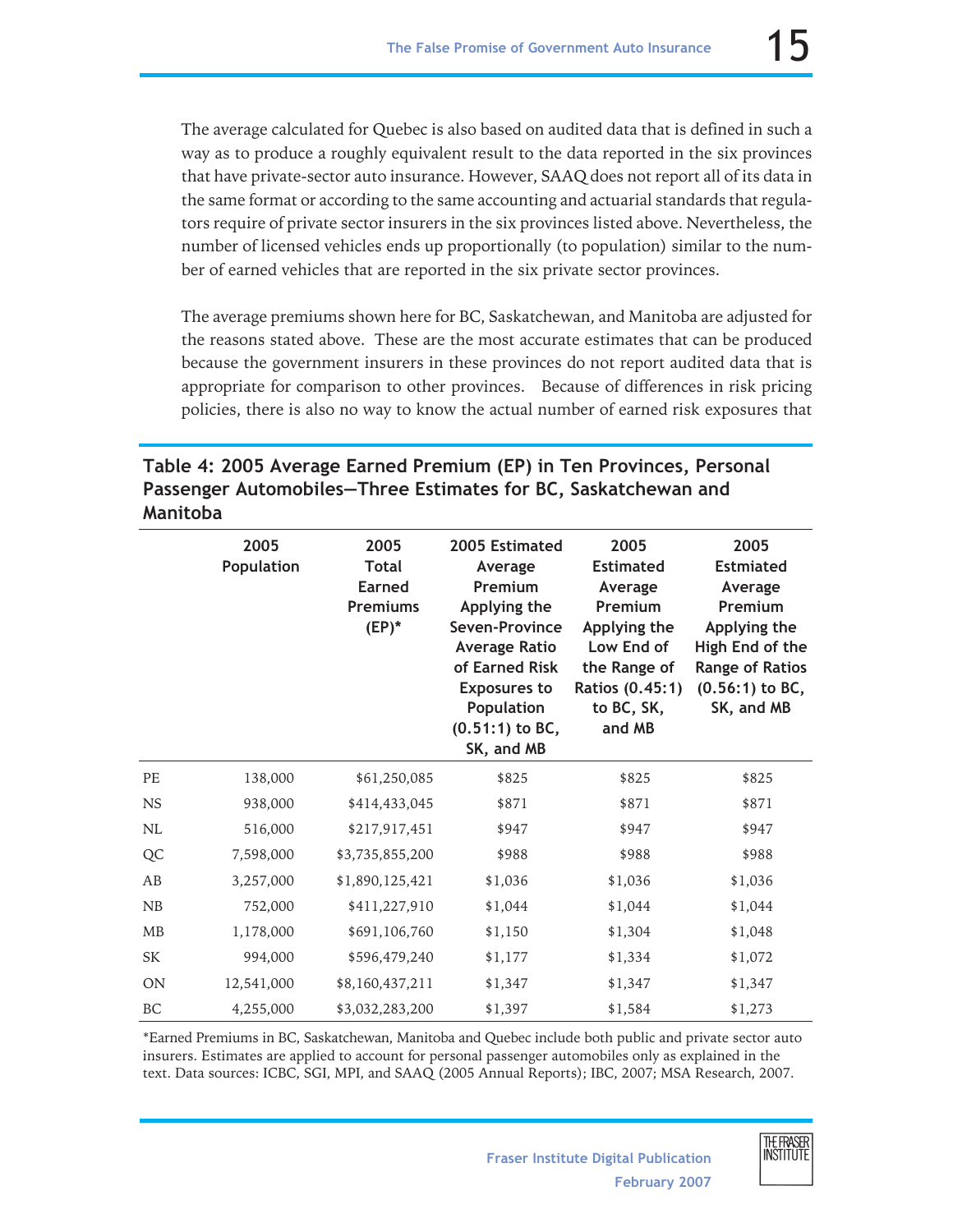would be comparable to the six provinces that have private-sector auto insurance, or Quebec. Instead, the number of actual earned risk exposures has been estimated for the purposes of calculating a comparable average auto insurance premium in these provinces.

In order to validate this analytical approach further, this study examined how the calculated average premiums in BC, Saskatchewan, and Manitoba would change if the low end and high end of the ratios in the other seven provinces was used instead of an average of the ratios. Table 4 shows the 2005 average premiums for all provinces. Under each estimate, the figures for all provinces except BC, Saskatchewan, and Manitoba are constant because the data is reliable and no estimates need to be applied in the calculation of average premium results. By contrast, three separate estimates of the average cost of auto insurance premiums for BC, Saskatchewan, and Manitoba are shown in table 4. The three estimates separately use the average ratio, low end of the ratios and the high end of the ratios of earned risk exposures to population in the other seven provinces to calculate average premiums in BC, Saskatchewan, and Manitoba. The results indicate that even using the more generous high end ratio does not substantively change the rank position of the three provinces relative to most of the other provinces. Under any estimate, auto insurance premiums in BC, Saskatchewan, and Manitoba tended to be among the highest in Canada for 2005.

### *Adjustments for SAAQ's earned premium deficit*

Quebec's earned premium data is also adjusted to account for SAAQ's deficit. SAAQ has been running a financial deficit for many years in which claims incurred by this government insurer have exceeded premiums collected by a significant margin (SAAQ, 2006b). Therefore, the figures for earned premiums published by SAAQ in its annual report are understated in the sense that they do not accurately reflect the actual cost of providing auto insurance through SAAQ. This study therefore adds the difference between reported earned premiums collected and the amounts for incurred claims and adjustment expenses reported as an estimate of the actual cost of auto insurance provided by SAAQ.

## **References**

- Consumers' Association of Canada [CAC] (2003). *Review of Automobile Insurance Rates: 40 Canadian Cities, 10 Provinces*. Ottawa: CAC.
- General Insurance Statistical Agency [GISA] (2006). *Automobile Statistical Plan Manual*. Toronto: GISA. Digital document available at: *http://www.gisa.ca/gisasite/gisa\_website/ en/documents/Automobile\_Statistical\_Plan\_Manual\_003.pdf.*

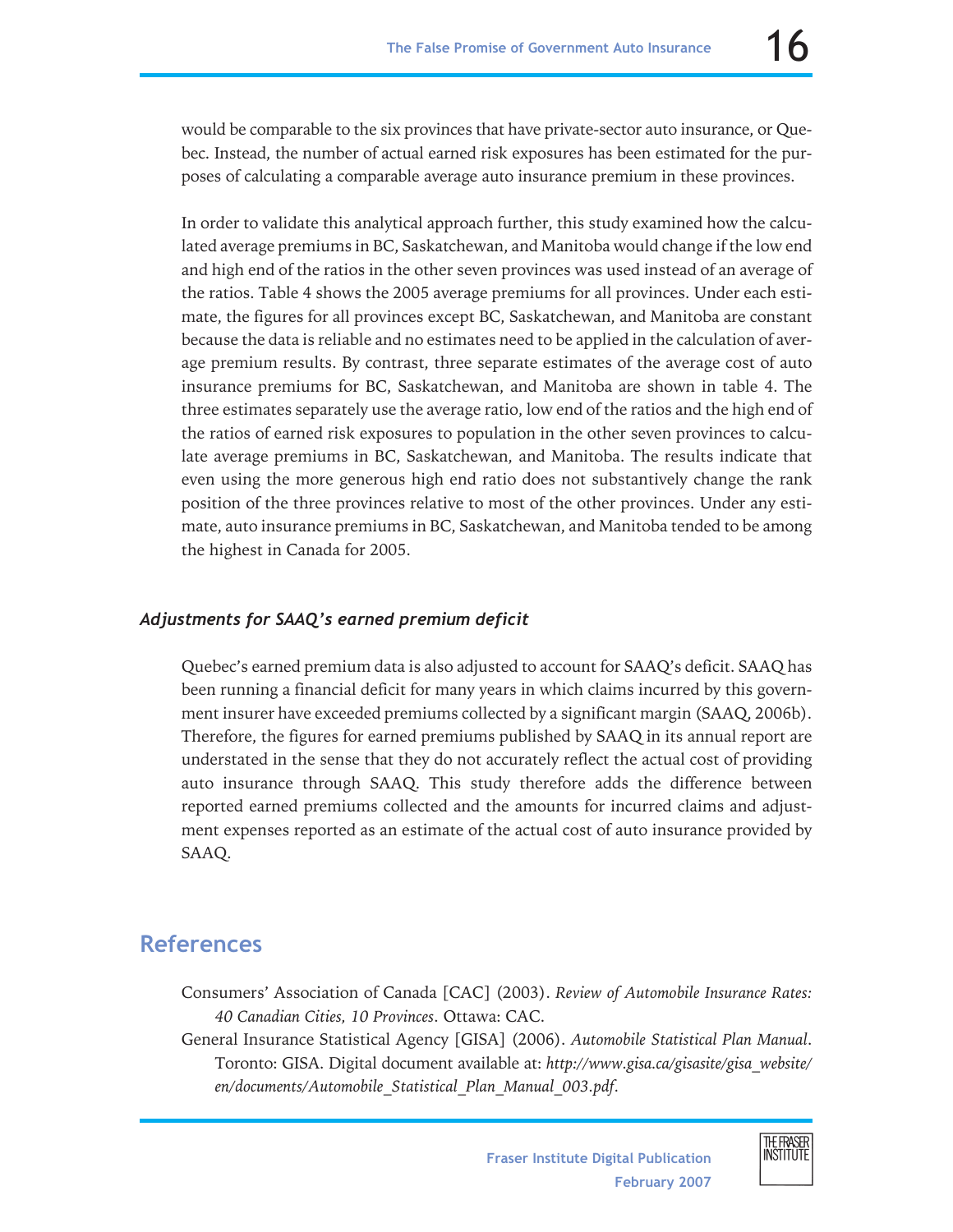- Insurance Bureau of Canada [IBC] (2005). *Facts of the General Insurance Industry in Canada 2003.* Toronto: IBC.
- Insurance Bureau of Canada [IBC] (2007). Special data request courtesy of Elena Issaeva and Raluca Dobre.
- Insurance Corporation of British Columbia [ICBC] (2007). Information courtesy of Doug McLelland, ICBC Media Relations (January 16, 2007).
- Insurance Corporation of British Columbia [ICBC] (2006). *2005 Annual Report.* Victoria: ICBC.
- Insurance Corporation of British Columbia [ICBC] (2005). *2004 Annual Report.* Victoria: ICBC.
- Milke, Mark (2006). *Myths and Facts About Automobile Insurance in Canada*. A study prepared for the Insurance Bureau of Canada (IBC). Toronto.
- Manitoba Public Insurance [MPI] (2007). Direct informational inquiry. Staff preferred not to provide a contact reference (January 17, 2007).
- Manitoba Public Insurance [MPI] (2006). *Annual Report 2005*. Winnipeg: MPI.
- Manitoba Public Insurance [MPI] (2005). *Annual Report 2004*. Winnipeg: MPI.
- MSA Research Inc. [MSA] (2007). Special data request. Courtesy of Joel Baker.
- Mullins, Mark (2003). *Two Hundred Bucks More: The Premium Cost of Public Auto Insurance*. Fraser Alert. Vancouver: The Fraser Institute.
- Mullins, Mark (2004). *Lemons and Peaches: Comparing Auto Insurance Across Canada*. Fraser Alert. Vancouver: The Fraser Institute.
- Société de l'assurance automobile du Québec [SAAQ] (2006a). *Rapport annuel de gestion 2005 de la Société de l'assurance automobile du Québec*.
- Société de l'assurance automobile du Québec [SAAQ] (2006b). *Québec's Public Automobile Insurance Plan. For a Sustainable and Equitable Plan: Discussion Document on the Proposal Contained in the Draft Regulation Respecting Insurance Contributions*.

Société de l'assurance automobile du Québec [SAAQ] (2006c). *Données et Statistiques 2005*. Saskatchewan Government Insurance Auto Fund [SGI] (2007a). Direct informational

- inquiry. Staff preferred not to provide a contact reference (January 17, 2007).
- Saskatchewan Government Insurance Auto Fund [SGI] (2007b). Data supplied courtesy of Deanne Cairns, Manager Communications, SGI. (January 29, 2007).
- Saskatchewan Government Insurance Auto Fund [SGI] (2006). *2005 Saskatchewan Auto Fund Annual Report.* Regina: SGI.
- Saskatchewan Government Insurance Auto Fund [SGI] (2005). *2004 Saskatchewan Auto Fund Annual Report*. Regina: SGI.
- Skinner, Brett J. (2006). *Auto Insurance Market Quality Index 2006: Annual Comparison of International Auto Insurance Markets Including 61 Jurisdictions in Canada, the United States and the United Kingdom*. Vancouver: The Fraser Institute.
- Statistics Canada (2006). *Provincial Economic Accounts*. Ottawa, ON: Statistics Canada.

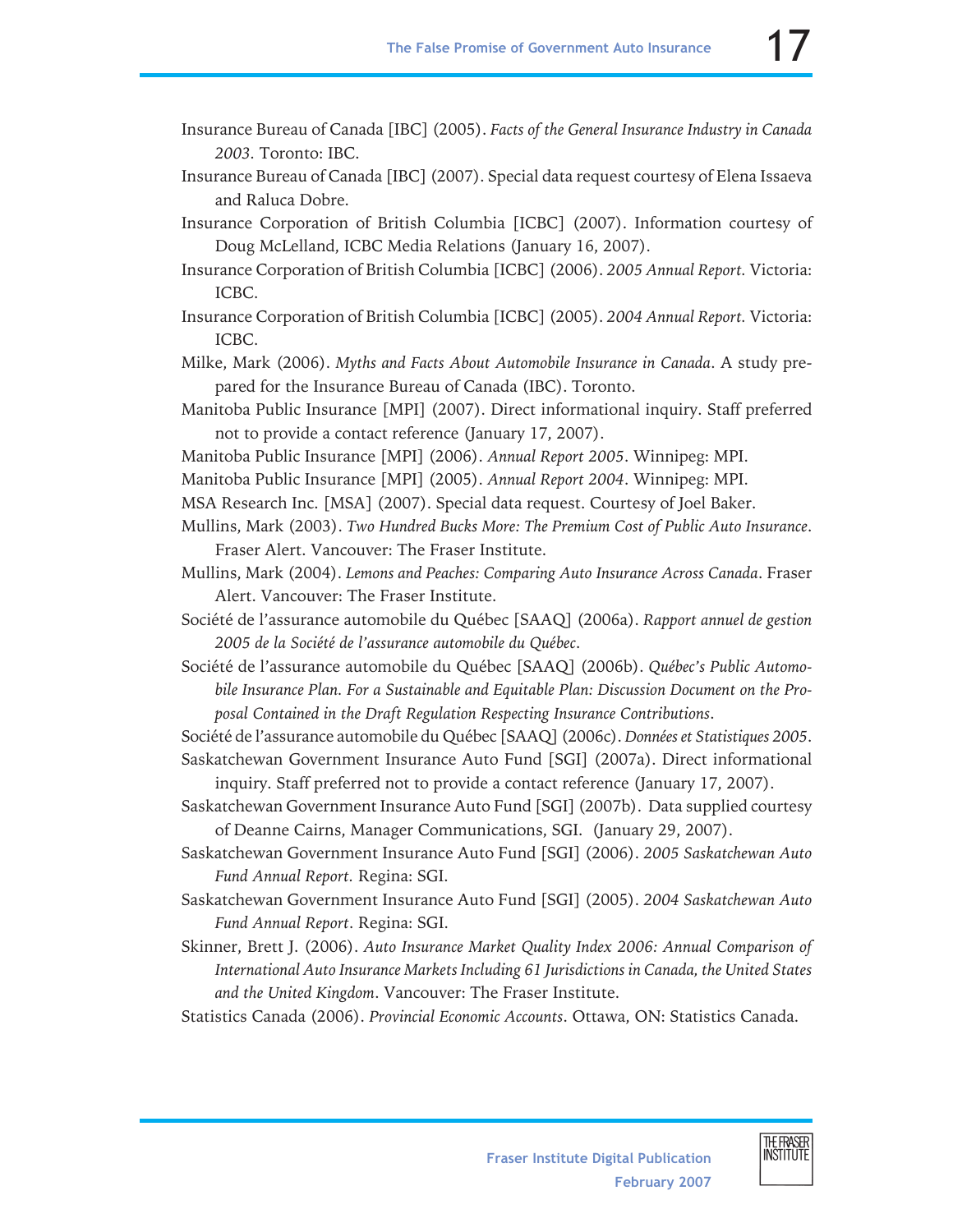## **About the author**

**Brett J. Skinner** is the Director of Health and Pharmaceutical Policy Research and of Insurance Policy Research at The Fraser Institute and works from the Institute's Toronto office. He is a Ph.D. candidate in Public Policy and Political Science, specializing in public policy, at the University of Western Ontario in London, Ontario, where he has lectured in both the Faculty of Health Sciences and the Political Science Department. He earned a B.A. through the University of Windsor in Windsor, Ontario, and an M.A. through joint studies between the University of Windsor and Wayne State University in Detroit, Michigan. He also spent a year working as a research consultant to the Insurance Bureau of Canada in Toronto. Mr Skinner's research has been published in many major papers, articles, and opinion editorials through The Fraser Institute in Vancouver and Toronto as well as the Atlantic Institute for Market Studies in Halifax, Nova Scotia. He appears frequently as an expert in the North American media and his research and opinions have been cited in media from around the world.

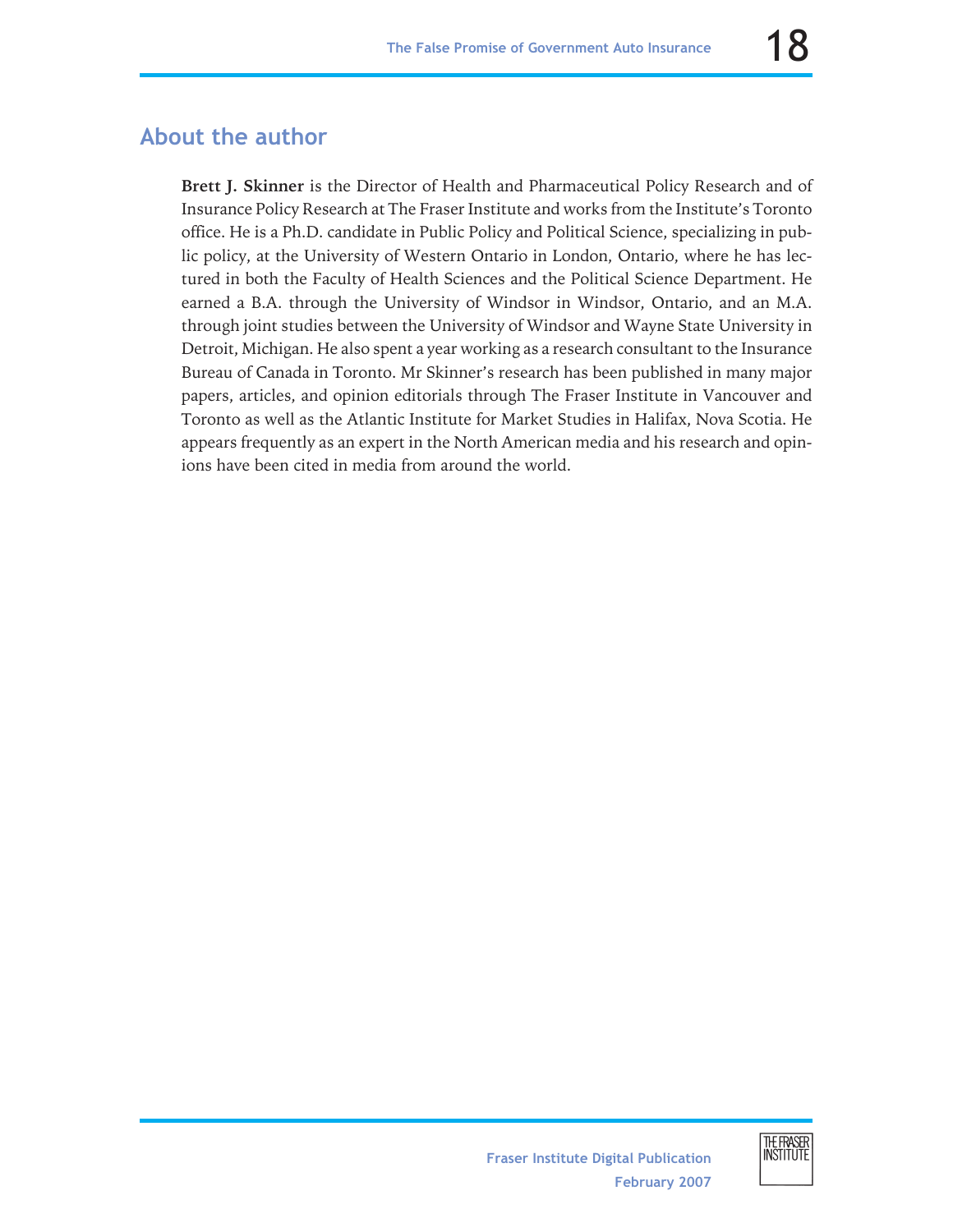# **About this publication**

*Fraser Institute Digital Publications* are published from time to time by The Fraser Institute (Vancouver, British Columbia, Canada) to provide, in a format easily accessible online, timely and comprehensive studies of current issues in economics and public policy.

### *Distribution*

These publications are available from *http://www.fraserinstitute.ca* in Portable Document Format (PDF) and can be read with Adobe Acrobat® or with Adobe Reader®, which is available free of charge from Adobe Systems Inc. To download Adobe Reader, go to this link: *http://www.adobe.com/products/acrobat/readstep.html* with your browser. We encourage you to install the most recent version.

### *Disclaimer*

The author of this publication has worked independently and opinions expressed by him are, therefore, his own, and do not necessarily reflect the opinions of the supporters or the trustees of The Fraser Institute.

### *Copyright*

Copyright © 2006 by The Fraser Institute. Text revised March 6, 2007. All rights reserved. No part of this publication may be reproduced in any manner whatsoever without written permission except in the case of brief passages quoted in critical articles and reviews.

#### *ISSN*

1714–6739

### *Date of issue*

February 2007

### *Editing, design and production*

Lindsey Thomas Martin and Kristin McCahon